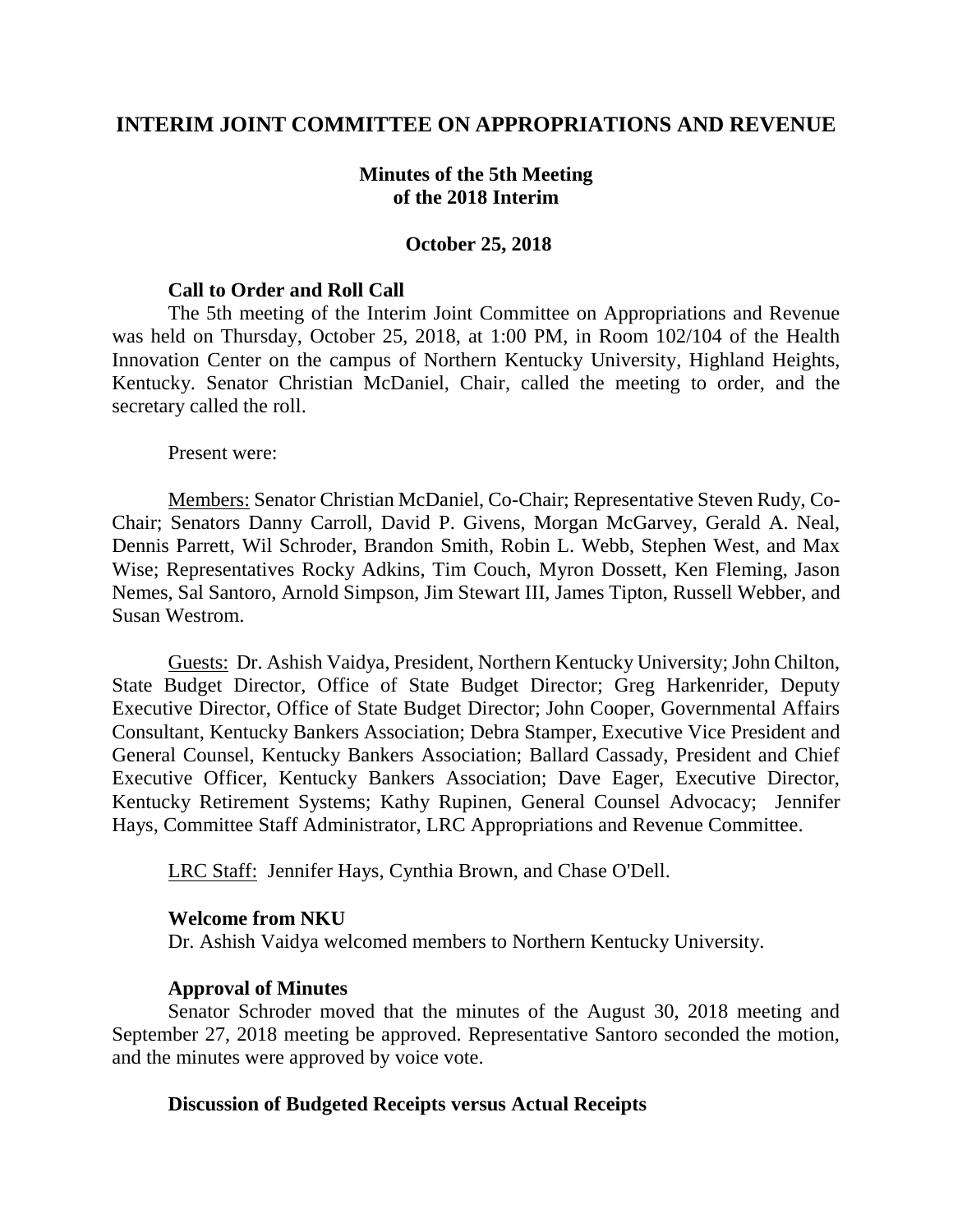John Chilton, State Budget Director, Office of State Budget Director; and Greg Harkenrider, Deputy Executive Director, Office of State Budget Director; discussed Budgeted Receipts versus Actual Receipts.

Greg Harkenrider testified that there was a general fund revenue surplus of \$119,800,000 for Fiscal Year (FY) 2018. Of the \$119,800,000 revenue surplus, \$94,600,000 came from the individual income tax. Sales and use tax receipts were \$6,200,000 lower than estimated. Corporate income and LLET receipts were \$4,700,000 above the estimate. Property tax receipts were \$13,400,000 over the estimate.

Greg Harkenrider stated that a surplus in FY18 does not imply a surplus in FY19. He explained that some money received in FY18 is not expected for FY19. An extra \$10,000,000 from dividends was received from the lottery in FY18. In addition, there were really strong estimated payments from the individual income tax in the second and third quarters of FY18. He testified that unexpected money makes it difficult to post growth in the following year. He continued to say that tax reform adds uncertainty to the forecasting process. Mr. Harkenrider stated that growth will be slower in FY19 because of the onetime money received in the third quarter of FY18.

Receipts for FY19 are expected to be \$24,500,000 below the official Consensus Forecasting Group (CFG) estimate. Individual income tax receipts are projected to fall 1.4 percent in FY19. Sales tax receipts are projected to grow 8.2 percent in FY19. Mr. Harkenrider testified that the decline in the corporate income tax is the main reason behind the \$24,500,000 shortfall in FY19.

The changes in House Bill (HB) 487 SCS are expected to bring in an extra \$208.2 million in sales tax receipts. The changes are also expected to cause a loss of \$118.3 million in individual income tax receipts. Tobacco taxes are expected to bring in an additional \$130 million because of HB 487.

Greg Harkenrider testified that the individual income tax receipts are close to the estimate so far this year. He stated that moving from a graduated rate to a flat rate is showing up in withholding. Year-to-date withholding is down 2.5 percent in the current year. Mr. Harkenrider stated that the effects of broadening the tax base will not show up until 2018 returns are filed. He continued to say that there is uncertainty surrounding what the situation with refunds and estimated payments will be in the spring. Growth is projected to occur in those areas.

Mr. Harkenrider said that it will be hard to replicate the individual income estimated payments from FY18.

The sales tax receipts thus far are close to the estimate for FY19. Of the projected 8.2 percent growth in sales and use tax receipts, it is projected that 5.3 percent will be the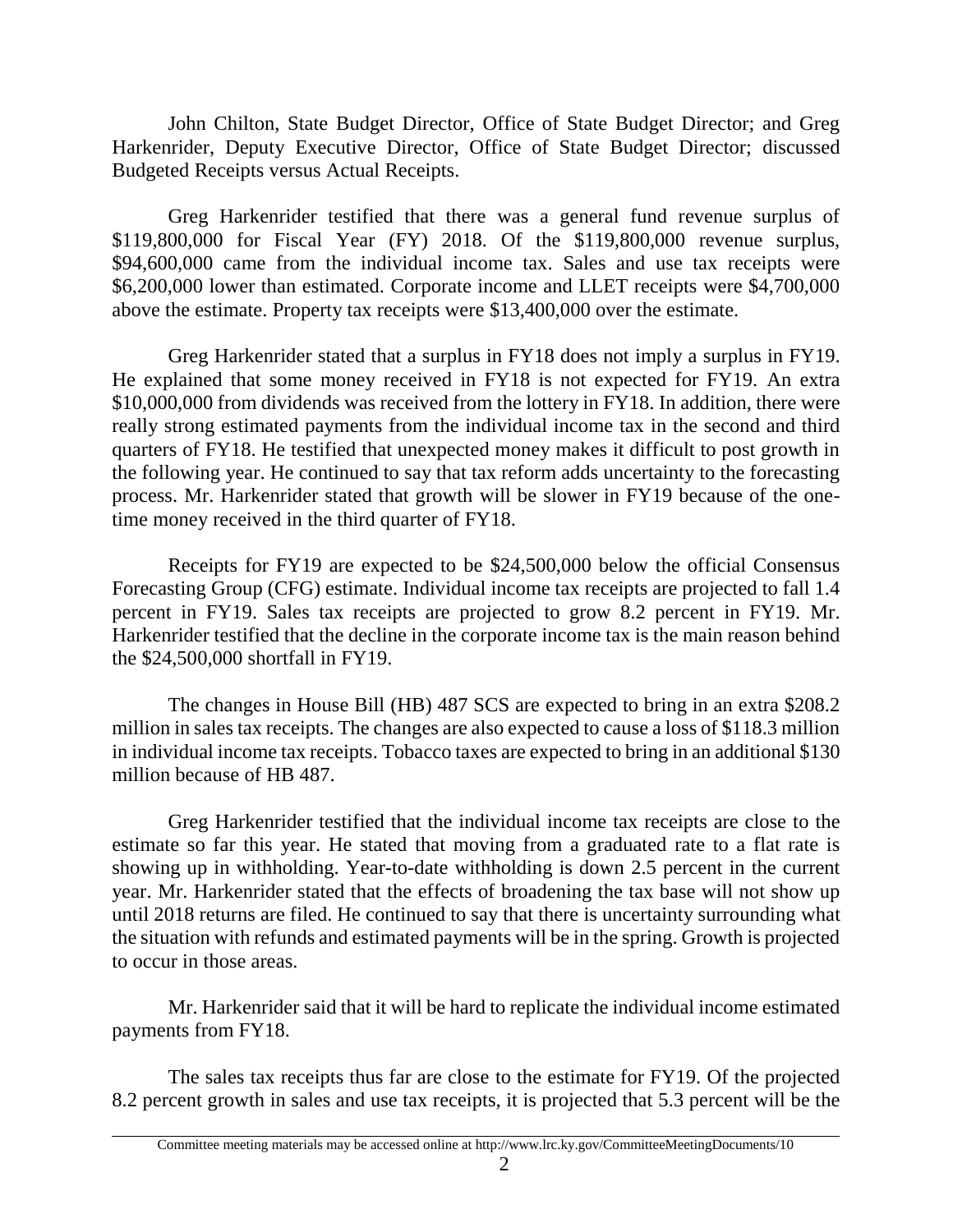result of base broadening and tax reform. The remaining 2.9 percent is projected to result from economic growth.

Greg Harkenrider testified that estimates have been lowered for the corporate tax. He explained that the corporate taxes are one of the main reasons that receipts will be lower than estimated. Last year there was relatively flat growth in the corporation income tax. Corporate tax receipts were up two percent and Limited Liability Entity Tax (LLET) receipts were down three percent. Mr. Harkenrider stated that the first quarter of FY19 saw corporate receipts fall 5.1 percent.

Mr. Harkenrider testified that the cigarette tax and floor stock tax both exceeded expectations. First quarter receipts for the taxes are up 85.3 percent compared to last year. The floor stock tax brought in \$21.2 million in receipts in the first quarter of FY19, exceeding the official estimate of \$19 million. Greg Harkenrider stated that the 50 cent tax increase on packs of cigarettes only led to a 1.64 percent decrease in first quarter sales in FY 19 compared to FY18.

Mr. Harkenrider testified that year-to-date receipts have shown encouraging growth of 4.5 percent. He continued to say that interim estimates are running close to the enacted budget estimates. He also stated that the revenue surplus of FY18 is unlikely to repeat in FY19. The remainder of FY19 is expected to be similar to the first quarter receipt patterns.

In response to a question from Representative Rudy, Greg Harkenrider stated that there will be more certainty concerning receipts received by the end of the third quarter of FY19.

In response to a question from Senator Carroll, Greg Harkenrider stated that nonprofit admissions were not factored in receipt estimates, therefore exempting them would not have an effect on the estimates. In response to a follow-up question from Senator Carroll, Mr. Harkenrider said that the sale of taxable tangible property by non-profits should have been taxed all-along. In response to another question from Senator Carroll, he explained that there was a misunderstanding of the law that led to under-compliance in the taxation of non-profits.

### **Discussion on the Bank Franchise Tax**

John Cooper, Governmental Affairs Consultant, Kentucky Bankers Association; Debra Stamper, Executive Vice President and General Counsel, Kentucky Bankers Association; and Ballard Cassady, President and Chief Executive Officer, Kentucky Bankers Association; discussed the Bank Franchise Tax in Kentucky.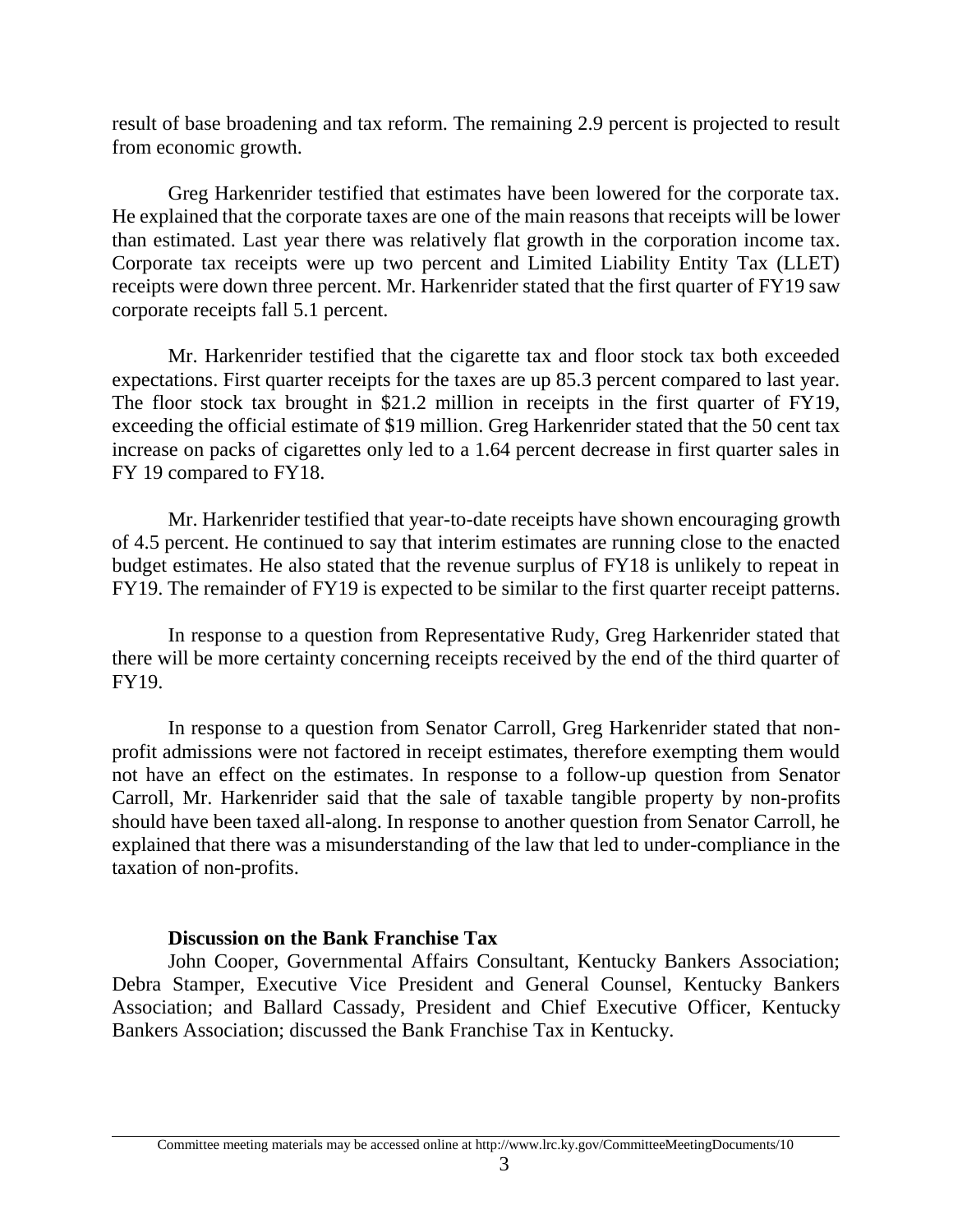Ballard Cassady testified that Kentucky is taxing banks at a rate that is 92 percent higher on average than any other corporation or business in the state. He stated that corporate tax reform enacted by the General Assembly in 2018 expanded the gap.

The Bank Franchise Tax was enacted in 1996. Mr. Cassady testified that Dodd-Frank increased the gap between the bank franchise tax and taxes on every other corporation.

Mr. Cassady testified that Kentucky's chartered banks have the highest capital of any state in the region. He continued to say that having some of the best capitalized banks in the country kept them from failing during the recession in 2008. Mr. Cassady also testified that because of the bank franchise tax, Kentucky banks' high capital rate contributes to the imbalance between bank tax rates and tax rates on all other corporations. In addition, he stated that it is part of the reason that Kentucky's bank tax rate is higher than all of the states surrounding it.

Ballard Cassady testified that Kentucky taxes its banks higher than any other state in the country. He said that the 92 percent tax gap between banks and other corporations in the state is an average, and that the gap is much higher for small banks.

Kentucky banks have an average effective tax rate of 13.3 percent, which is the highest rate in the nation. Kentucky is one of five states in the country that has a bank franchise tax.

As a result of out-of-state bank acquisitions, Kentucky has lost control of over \$665 million in capital in the last five years. Mr. Cassady testified that the trend will accelerate if the bank tax gap is not closed quickly.

In response to a question from Representative Adkins, Ballard Cassady said that banks are being acquired in locations across the state.

In response to a question from Senator Givens, Ballard Cassady stated that the bank franchise tax was used by 30 or more states at one time. In response to a follow-up question from Senator Givens, Mr. Cassady said that the consumer and corporate mind work differently. In response to another follow-up, he stated that three significant events contributed to the current situation. He cited those events as being the lowering of the corporate tax rate in 2005, the passage of Dodd-Frank, and the lowering of the corporate tax rate again in 2018. In response to another question from Senator Givens, Mr. Cassady stated that adding the local deposit tax on top of the bank tax creates an effective tax rate of 13.3 percent.

# **Discussion of KRS Exit Strategies for Quasi Government Agencies**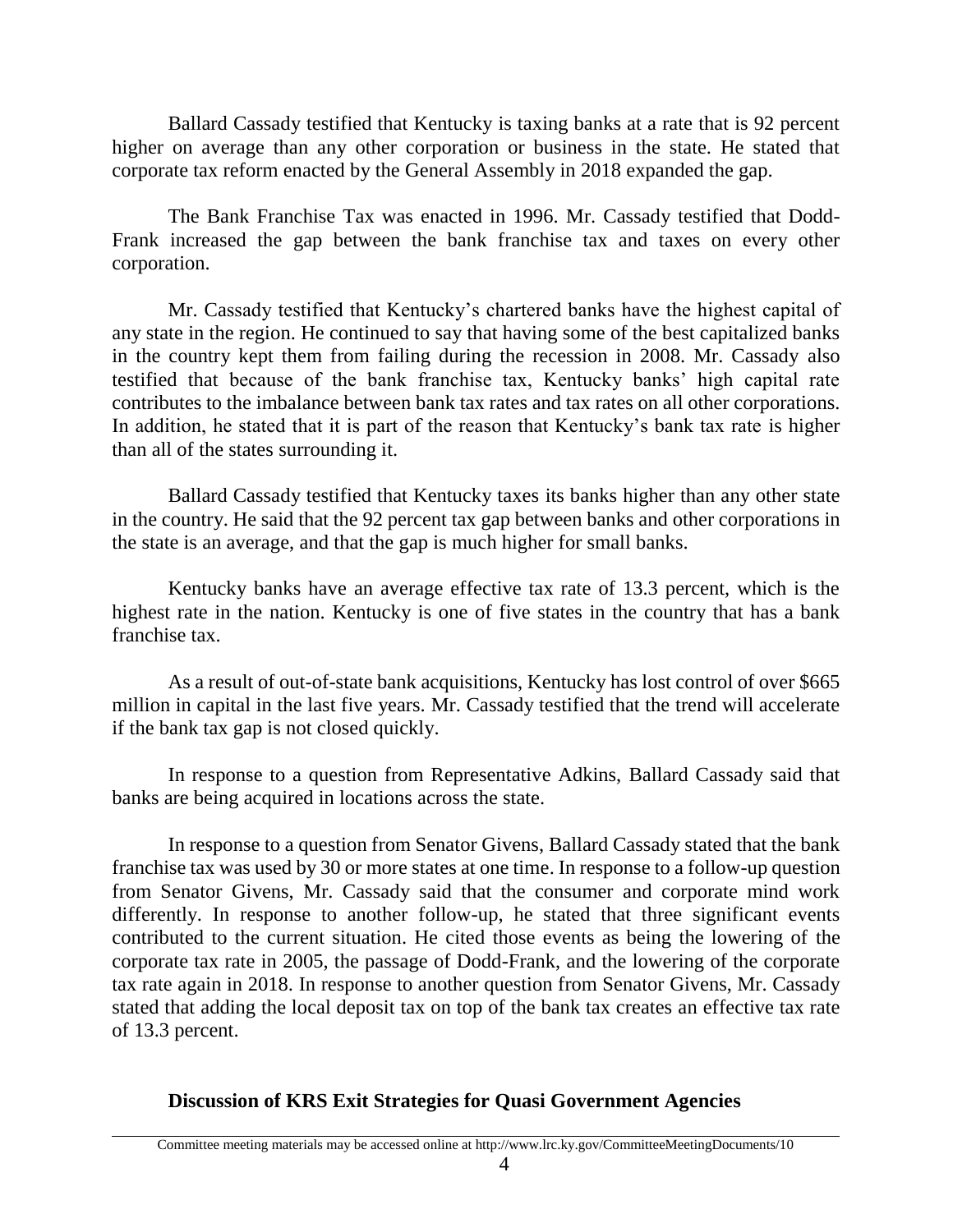Dave Eager, Executive Director, Kentucky Retirement Systems; and Kathy Rupinen, General Counsel Advocacy; discussed KRS exit strategies for quasi government agencies.

Dave Eager testified that the Kentucky Retirement System (KRS) could not be left until 2015. 2015 House Bill 62 defined a process by which agencies could leave the retirement system. Dave Eager said that KRS had some issues with HB 62.

2017 HB 351 allowed for lump sum payments only.

2018 HB 362 froze the Kentucky Employee Retirement Systems (KERS) Quasi rate at 49.43 percent for FY 2019.

Dave Eager testified that most Quasi agencies cannot afford higher contributions in FY 2020. He continued to say that most of the agencies cannot afford to withdraw from the system.

KERS has \$15.6 billion in actuarial liability. Mr. Eager testified that KERS has \$13.5 billion in unfunded liability. He continued to say that 71 percent of the actuarial liability is comprised of retirees. In addition, he stated that there are 0.83 active employees making contributions for every retiree receiving payments.

State Police Retirement Systems (SPRS) has \$967 million in actuarial liability. Retirees make up 79 percent of the liability.

Dave Eager stated that retirements will most likely continue to accelerate for the next 10 years. He also stated that KRS has a fiduciary responsibility to its systems and members.

Kathy Rupinen testified that some agencies are not replacing employees as they leave. She continued to say that some agencies are attempting to outsource their employees. KERS has seen a drop of 10,000 active employees in the last eight years. Kathy Rupinen stated that KRS has an obligation to determine who are employees of participating employers.

In response to a question from Representative St. Onge, Dave Eager testified that statute does not explain what a Quasi agency is. He continued to say that KRS does not decide what agencies are critical to the state.

In response to a question from Representative Westrom, Kathy Rupinen stated that there are Area Development Districts (ADD) participating in KRS. Mr. Eager said that 14 of them are participating.

Committee meeting materials may be accessed online at http://www.lrc.ky.gov/CommitteeMeetingDocuments/10